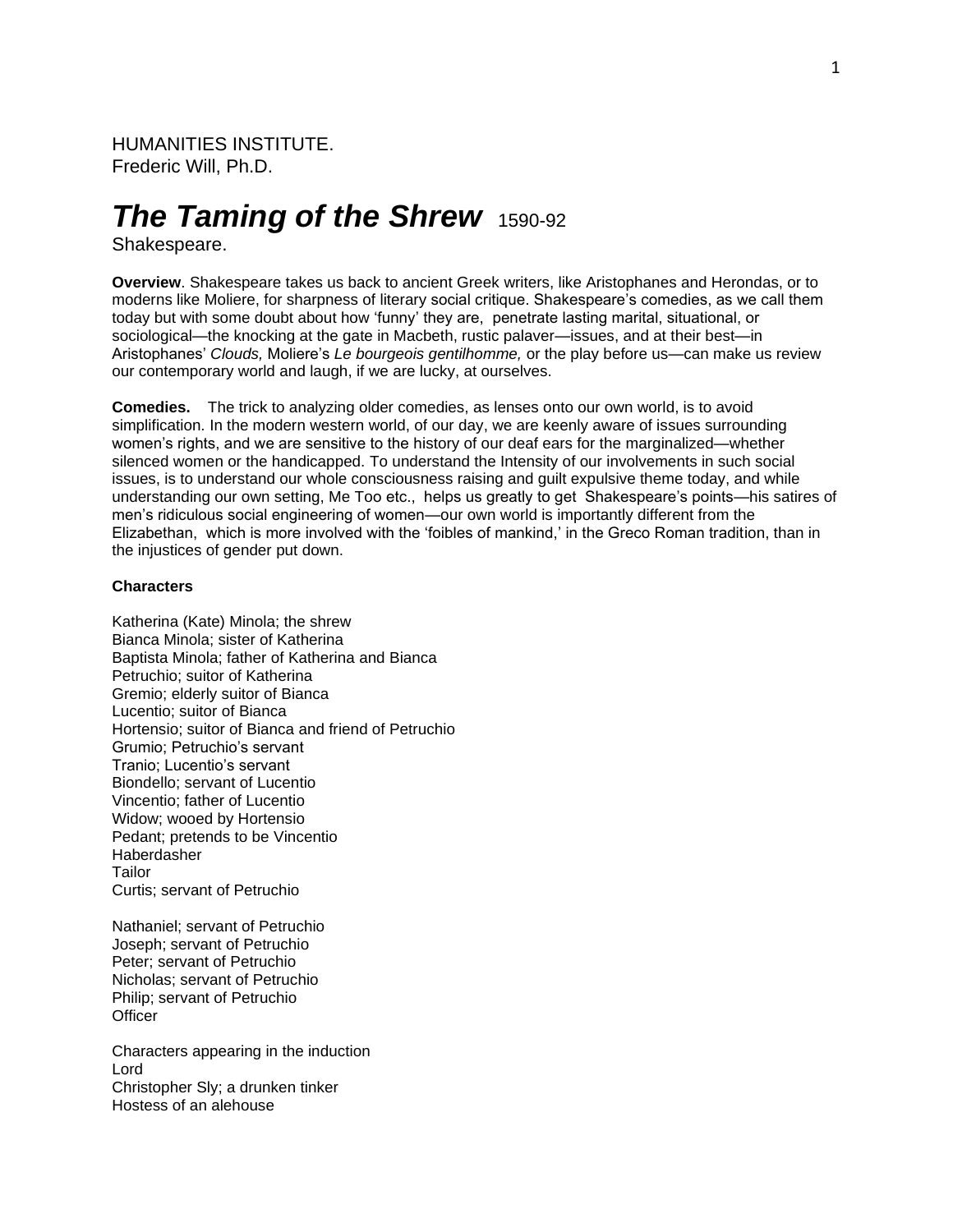Lord; plays a prank on Sly Bartholomew; Lord's page Lord's huntsman Players **Servinamen** Messenger

## **Story.**

**Induction.** The story opens with a frame introduction. A nobleman, entering an alehouse on the heath, after a day of hunting, joins a fellow hunter in preparing a trick for a drunken tinker, blotto with booze, who is lying on a bench where he has been drinking. The trick is to gull this boozer into thinking that he is himself a nobleman, who is about to be entertained by a fanciful tale. How is the trick pulled off? The tinker is given the finest quarters in the Inn, coddled by liveried servingmen, and induced, after a fabulous meal and a good sleep, to believe that he is in fact a noble, who is slowly recovering from a multi year coma, and who is up for just the kind of narrative entertainment that is about to transpire, the present play. And how does this induction open the present play? It gives it a setting. It makes it seem a treat and a delightful fantasy. It whets the audience appetite for a feast of wit and sass.

**Padua**. The flamboyant drama opens in a public place in the city of Padua, and brings together two visitors to the city, Lucentio and his servant, Tranio, who will be major players in the fray revolving around the two daughters of Baptista, a prosperous Paduan businessman, father of Bianca and Katharina. Joining these two suitors are Gremio and Hortensio, also making their case to Baptista.

**Challenges.** As a father in law to be, Baptista has two principal gameplans: to make as much money as possible off of the suitors' potential brideprices; to free himself of the more problematical of his two girls, Katharina. The play will develop as an intertwining of the Bianca marriage tale, with the tale concerning Katherina, and will flower out into the search for a proper mate for the latter rambunctious, un feminine, sharp witted—super sassy, elder sister. The marriage to be, involving both of the sisters, is foreseen for a couple of days into the future, and as we come onto the tale, Baptistsa is very far from having all his ducks in a row, particularly because of his specifications: he is determined that there will be no marriage for Bianca, the easy and charming candidate, until a husband is first found for Katherina.

**Bianca.** The comedy surrounding Bianca remains relatively gentle: the girl is a compliant, attractive, and independent young lady, nobody's fool, but circumspect in her observation of a sequence of suitors who vie to be, for instance, her dancing master, her philosophy or Latin teacher, and so on. From the larger perspective of the play, Bianca, and her drama, are there to show how the model middle class marriage should play out. Bianca is part of the House Beautiful version of Elizabethan marriage. The challenge facing Bianca's suitors is not only to beat out the rest of the pack, but to see to it that Katherina finds a mate, the precondition for the marriage of Bianca.

**Katherina.** Hortensio, a friend of Baptista, and a suitor of Bianca, turns to Petruchio, who is drawn to Katherina, to woo her and tame her, and if possible make her his wife, so the field can be cleared for the suitors of Bianca. After having looked over the situation, and discovered up close what a fiery, and seemingly untamable, candidate Katherina is, Petruchio throws himself into the Katherina challenge. Though by the end we find that Petruchio loves Katherina, we must view his initial taming of her as war. With the blessings of Baptista, Petruchio begins to tame the shrew.

**Taming.** Prior to true hostilities, in this war, Petruchio has made it clear to Katherina that he wants her for his wife, and she, interestingly enough, has accepted the proposal. (She appreciates his gamey eye, and willingness to meet her challenges.) He invites her to his country house, where the true battle begins: pretending to like everything about her he sets about turning her into a replica of himself, agreeing—if he asserts it—that the moon is made of cheese, that if he says ithe time of day is midnight, even though it is noon, she will agree; and at the same time, in a kind of continuous torture, he controls her diet—offering her only foods she hates or microscopic portions of foods she likes—he sees to it that her sleep is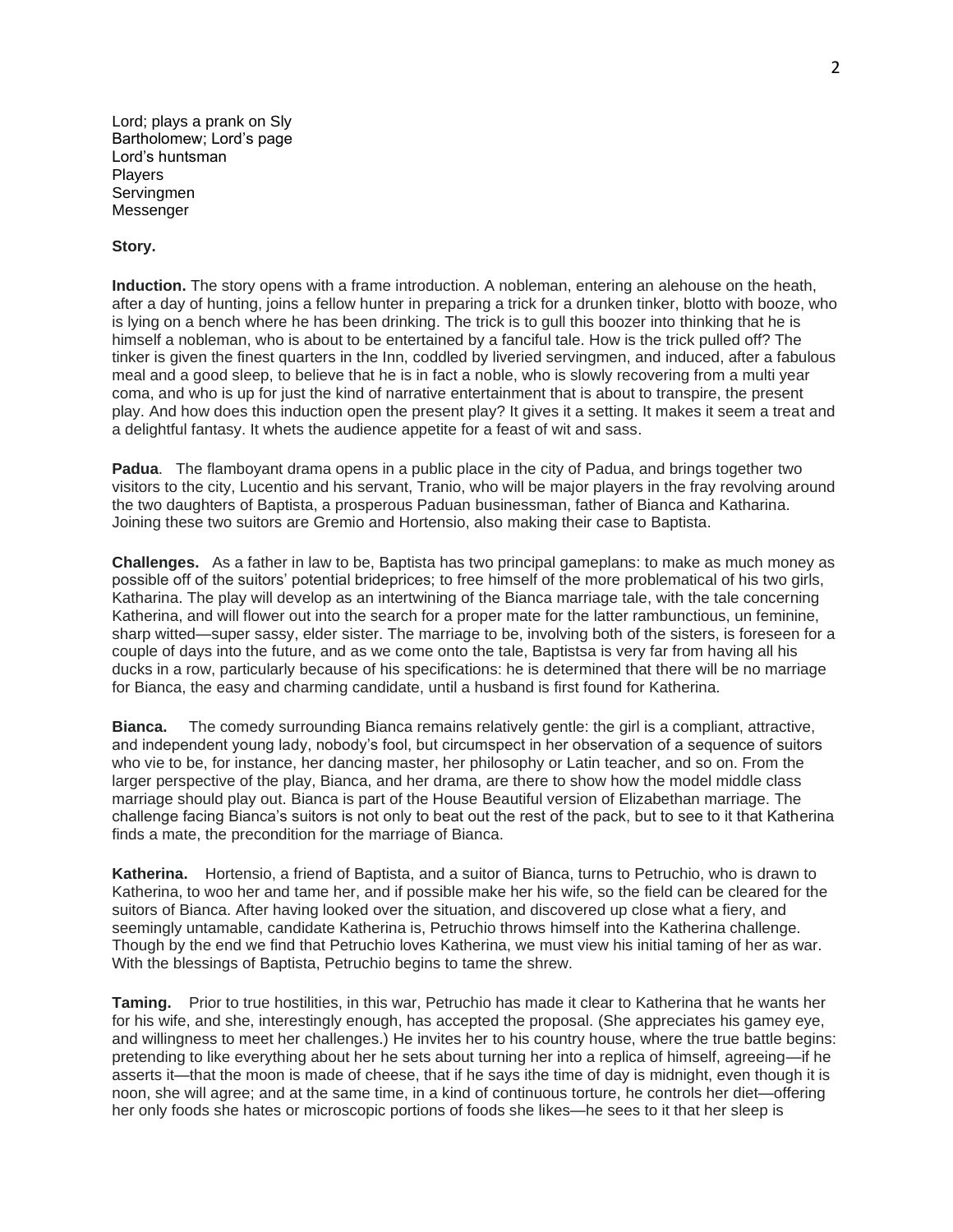regularly interrupted by gross cacophony; he has her tailor cut her a splendid new fashion, which has her in ecstasy, and then he sends it back before she has a chance to try it on. After some time, when Katherine has been totally humbled, she finds that they make an excellent pair; and in fact, in a final confrontation of the three couples whose marriages emerge, from the big wedding day, it is clear that Kate and Petruchio are the most happy and well-adjusted pair.

**Note.** This play has been no favorite with feminists. It appears to suggest that a good marriage—not an insipid House Beautiful marriage—will require serious guy intervention; it needs to be clear, in a good marriage, who wears the pants in the family. (A formula that indicts itself for its datedness in the very notion of 'the pants.') Me Too buys no tickets to this show.

### **Themes**

**Bride prices**. Baptista is eager to 'get his two daughters married.' He is at the same time quite particular about the kinds of bride price, or dowry, the competitors have to offer. Baptista is not a successful business person for nothing.

**Culture.** It is assumed that Bianca, as inheritor of an upper middle class upbringing, will be trained in the cultural arts of her time, and thus the competitors for her hand also make much of their qualifications for teaching her the arts of music or dance.

**Domination.** What did Shakespeare think about 'domination' in this play? Obviously Petruchio finds domination the only way to control Katherina, but what does Shakespeare feel about domination? This question is a theme in the play. Shakespeare would seem to enjoy making this question become thematic.

**Submission.** Katharina ultimately allows herself to be submissive, though that is far from her natural condition. Does submission ultimately suit her? Is Shakespeare giving us to believe that submission is the path to happiness in marriage?

**Main Character.** The main character is Katharina, for it is she who grows, changes, and on the whole reaps the happiness of learning. The Kate we first know is fascinating, for she is contrary to whatever is proposed to her, especially the cut and dried cliches of marital behavior. For all this we find her witty and constantly surprising; Bianca seems a bit of a bore by contrast. However, as the play advances we see that Kate changes for the better, not for accepting male cliches, but learning to strip down her own tantrums and in that way to enjoy her own life.

**Parallels.** Kate is a child, when we first know her. In the *Confessions*, Saint Augustine describes the child's will as by nature disorganized and not aligned with the desires of God (or of the good.) The adult, he argues, has great trouble overcoming childish inclinations, and suffers throughout life from the difficulty of submitting. Christian moral thinkers like Saint Benedict or Ignatius Loyola develop into systems like monasteries or religious orders this same perception of the inherent disobedience of mankind, or, to put the point positively, the potential in mankind to put himself in alignment with the 'higher purposes' of human existence. Pauline Réage, in her wonderful T*he Story of O*, transfers this wisdom into sexual terms, by fictionalizing the pleasures of being controlled sexually. She speaks directly to the mind and growth of Katharine.

#### **Illustrative moments**

**Aggressive** 'to comb your noddle with a three legged stool…' Kate tells Hortensio what she wants to do with him, if he pursues his role as Petruchio's representative.